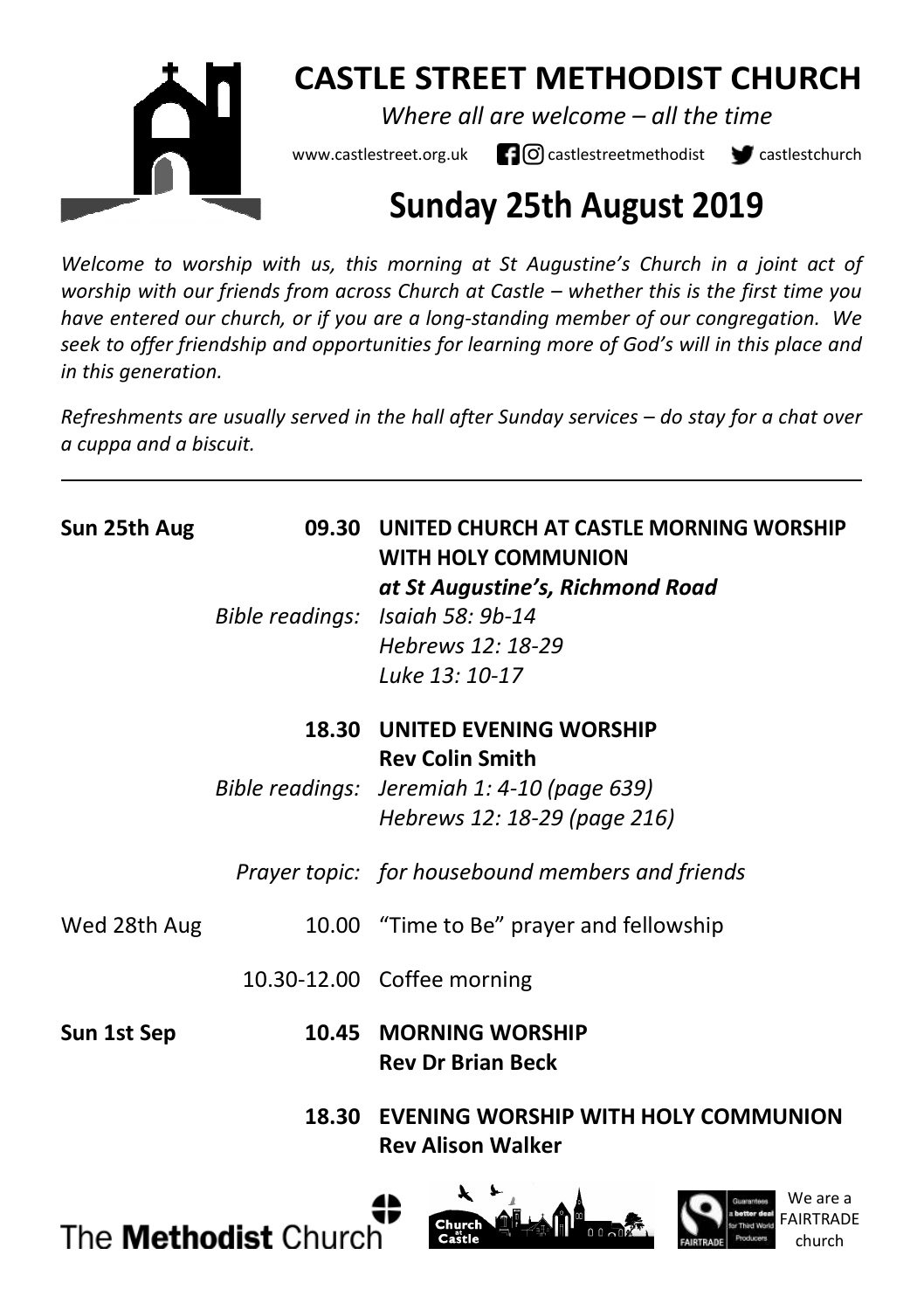## **Welcome to Castle Street Methodist Church!**

If you are worshipping with us for the first time, please make yourself known to one of the stewards and pick up a welcome leaflet. All people of this church are part of the ministry, led by the Revd Alison Walker who may be contacted electronically via the church website or by telephone on (01223) 872 862.

Our church magazine *Castle View* contains more details of events taking place each month – please pick up a copy of the latest issue.

There is a **Prayer Request** book at the back of the church, which is used during services and at prayer meetings – but remember it is on display for anyone in the church to read, so please respect the privacy of those concerned and avoid including names and other personal details unless specifically requested.

### **Sleeping bags for refugees – appeal for help**

Hundreds of sleeping bags have been salvaged from festivals, and CAMCRAG are needing to wash them all before transporting them to France for the refugees there. All that is needed are some willing people with washing machines!

If you think you could take on a batch, please get in touch with Rosemary (e-mail: rosemary *dot* Watson *at* talk21 *dot* com) or Lianne (e-mail: ljparrett *at* yahoo *dot* com) as soon as possible, and they will put you in touch with the person organising this for you to discuss further. Please also publicise this.

 $~\sim$ ~~~~~~~

### **Harvest weekend – two weeks' time**

We shall be celebrating our Harvest Festival on the morning of Sunday 8th September, at which our guest preacher will be Matthew Forsyth from All We Can, the Methodist Church's "relief and development fund" (formerly MRDF). We shall be requesting monetary donations towards All We Can, but also watch this space for any requests for help decorating the church or other related things.

On the Saturday evening (7th September) we shall be holding another of our popular family barn dances, with Joyce Goodall from Royston as the caller. It's starting at 6pm, and there will be a supper with jacket potatoes and fillings (and probably dessert). Tickets are available from the stewards, or you can book your place on the Eventbrite website by visiting https://bit.ly/2OKwYae (this can also be accessed via the church's Facebook page). Tickets and booking are free of charge (we need to know numbers), but donations are requested on the night – the minimum suggested is £8 per adult or £4 per child: this is a fundraising event as much as a social, and the proceeds will be split between All We Can (Castle Street's harvest charity) and the Cherry Homes Trust (Joyce Goodall's charity).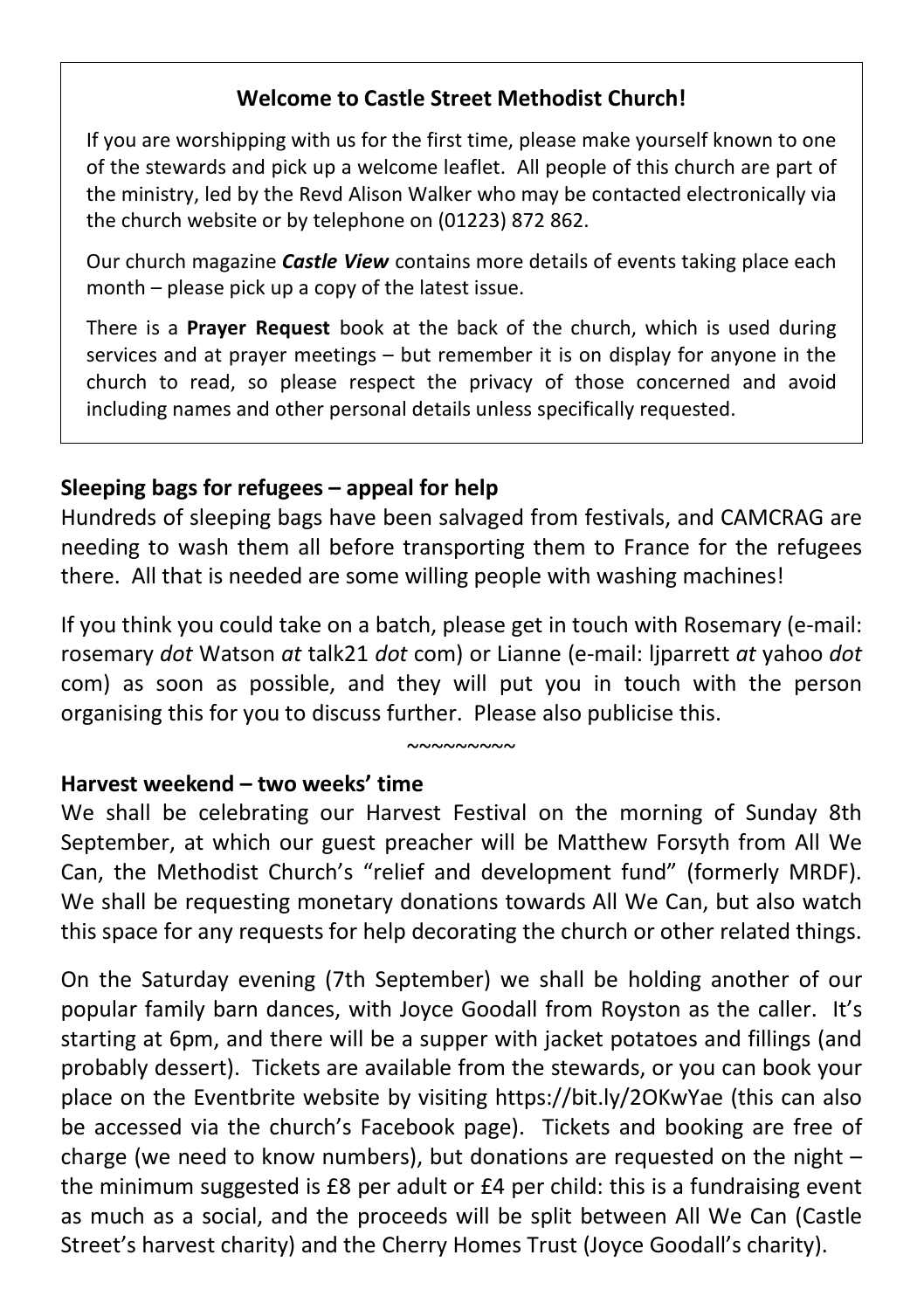## **Rotas for the next quarter – appeal for help**

Once again we are looking for volunteers for those vital jobs that need doing on Sunday mornings:

- welcoming people as they arrive at church;
- serving tea and coffee afterwards;
- reading one of the Bible passages during the service.

If you're able to help out with any of the above during the next three months, please contact Chris Rayson, complete the sign-up sheet on the noticeboard at the back of the church (which may be circulated over coffee), or fill out the online Doodle poll at https://bit.ly/2YiO1ny. A draft rota will be sent round before final publication; note that any response now isn't a commitment set in stone – swaps or cover can be arranged later. Do speak to Chris if you'd like to know more about what's involved, or if you're thinking of volunteering for the first time and would like to be paired up with an "old hand".

## **St Giles' Church Fair – Saturday 7th September**

Heather and Anne have kindly offered to run another stall in aid of the Lewy Body Society at the St Giles' Church Fair on Saturday 7th September – a week on Saturday! They would appreciate donations of suitable bric-a-brac including crockery, toys, games, books and albums – they can be left in the church hall between now and that date. If you would like to know more about Lewy Body dementia there are leaflets available in the church.

 $~\sim\sim\sim\sim\sim\sim\sim\sim$ 

~~~~~~~~~

### **Robin's epic cycle ride**

A reminder that you can sponsor Robin (Alison's husband) for successfully completing the London to Surrey one hundred mile charitable cycle ride by visiting www.justgiving.com/fundraising/robin-walker5. He's raising funds for the Prostate Cancer Research Centre.

 $~\sim$  $\sim$  $\sim$  $\sim$  $\sim$  $\sim$  $\sim$ 

## **Addenbrooke's Hospital Chaplaincy – fundraising activity**

Details of this "One Hundred Envelope Challenge" have been given on several recent notice sheets (available to download from the church website), and can also be found on a letter pinned to one of the church notice boards.

 $~\sim$ ~~~~~~~~

### **Strength and Balance Exercise Class**

A reminder that the weekly exercise class which takes place after our Wednesday coffee mornings is currently taking a summer break. It will resume on Wednesday 4th September.